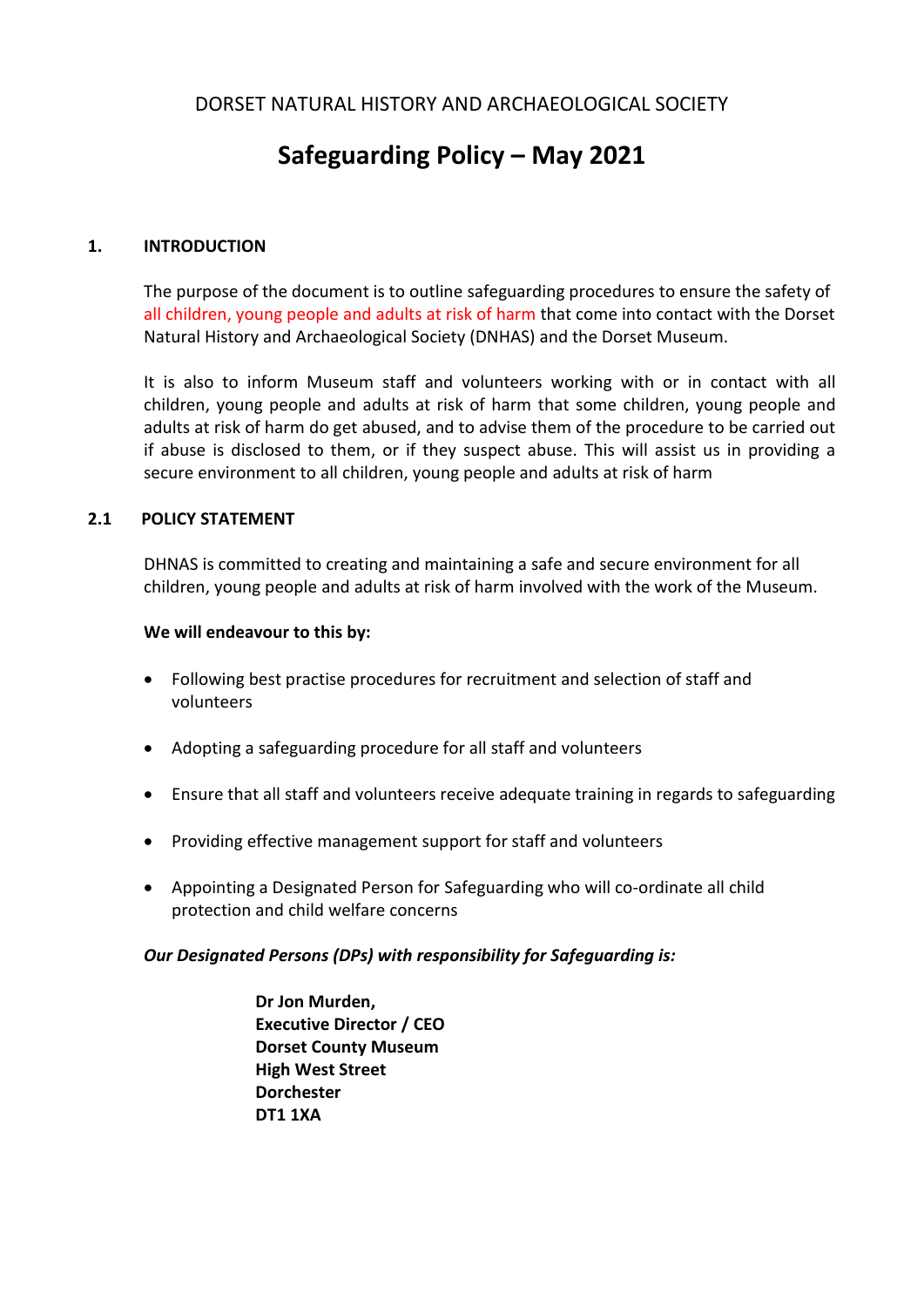#### **2.2 Who does this apply to?**

The document applies to all staff and volunteers responsible for the welfare and supervision of children, young people and adults at risk of harm whilst working for the DHNAS either on or off-site.

All staff and volunteers, regardless of job title or job description, are expected to operate within the given procedures.

#### **3. DEFINITIONS**

#### **What is a child?**

 The Children Act 1989 defines a child as a person under 18 for most purposes. These procedures also apply to adults at risk of harm.

#### **What is abuse?**

- Physical abuse: may involve hitting, shaking, throwing, poisoning, burning or scalding, drowning, suffocating or otherwise causing physical harm
- Neglect: the persistent failure to meet basic essential needs of a child whether physical, psychological or emotional, likely to result in the serious impairment of the child's development; may also involve a failure to protect a child from physical harm or danger
- Emotional abuse: persistent ill treatment of child that causes harm by lack of love and affection, or threats, verbal attacks, taunting or shouting
- Sexual abuse: involves forcing or enticing a child or young person to participate in sexual activity that they do not fully comprehend, or to which they are unable to give informed consent, or which violate social taboos of family role; includes non-contact activities.

A child may suffer more than one category of abuse.

#### **4. CODE OF GOOD PRACTICE**

Good practice measures are designed to protect children and young people. They are standards that aim to ensure that all children and young people that come into contact with the work of the DNHAS enjoy a safe environment.

#### **Ensuring a safe environment**

The DNHAS will ensure that Health and Safety legislation is adhered in order to provide a safe environment for users.

#### **Interpersonal dealings**

All children, young people and adults at risk of harm participating in the work of the DNHAS will be treated with respect and dignity. Staff should use appropriate language and tone of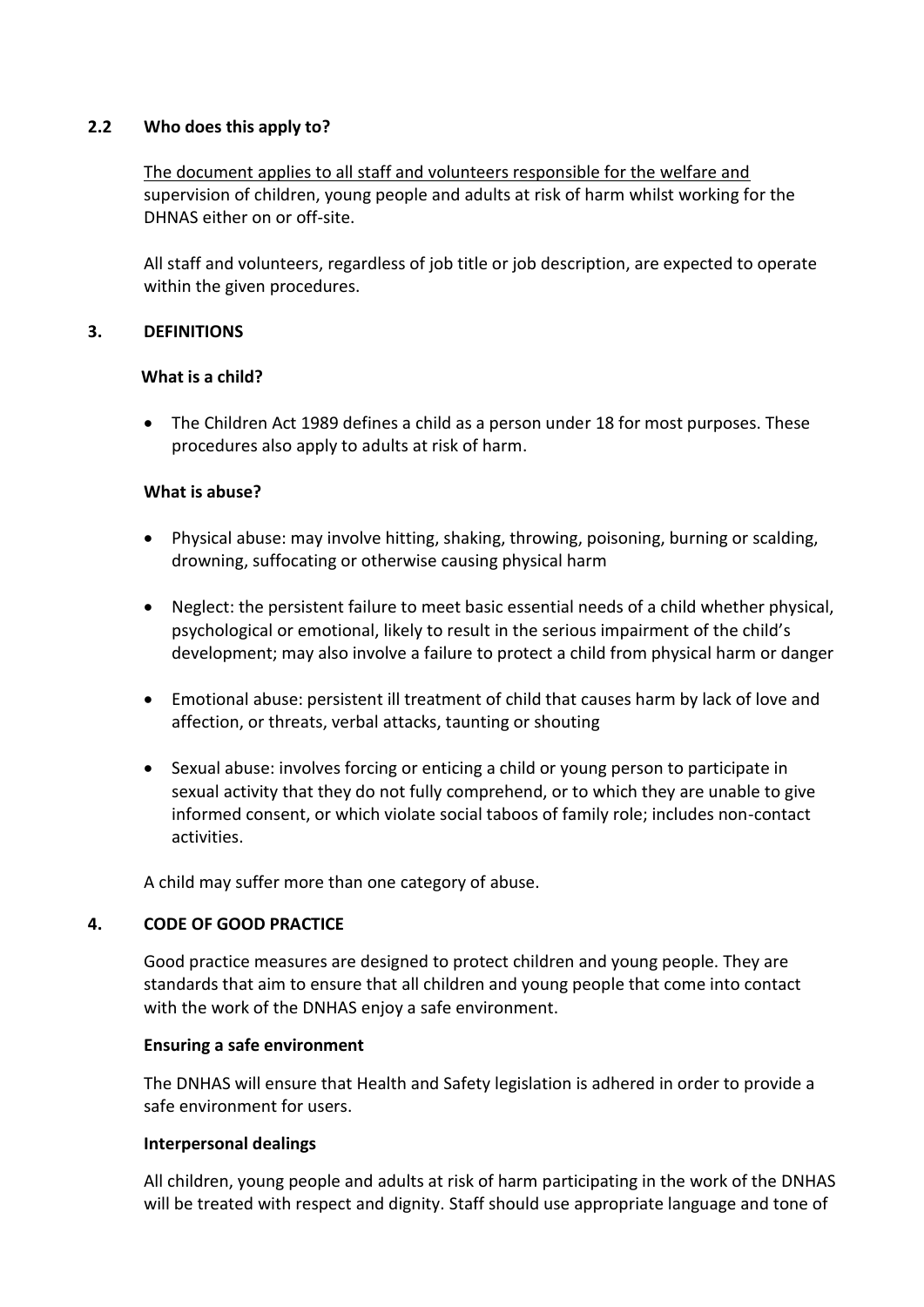voice and consider the effect of body language. Staff should avoid any inappropriate physical contact with children and young people.

#### **Projects**

All projects involving all children, young people and adults at risk of harm will be planned in accordance with the procedures in place and risk will be monitored.

# **5. CHILD PROTECTION PROCEDURES**

#### **5.1 Recruitment, Selection and Training**

We ensure that everyone working with children is safe to do so. The Disclosure Service is administered in compliance with Disclosure & Barring Service (DBS) Code of Practice. This states that Enhanced Disclosures are required for all employees and volunteers where the post has substantial unsupervised access to children and/or vulnerable groups. Character references are requested for all new employees and volunteers.

DBS Disclosures may be considered portable, in that a DBS Disclosure obtained for a position in one organisation and can be later re-used for a position in a new organisation. DNHAS will exercise its discretion to accept such DBS Disclosures on a case by case and risk assessed basis (i.e. in conjunction with other evidence presented).

DNHAS complies fully with the DBS Code of Practice regarding the correct handling, use, storage, retention and disposal of disclosures and disclosure information. DBS disclosure information is passed only to those who are authorised to receive it in the course of their duties, ie. Those whose jobs deem it essential. Information disclosed as part of a DBS check will be treated as confidential. It is an offence for information in a Disclosure to be passed to anyone who does not need it in the course of his/her duties. DNHAS maintains a record of those to whom disclosures or disclosure information has been revealed. The photocopying of any Disclosure is strictly forbidden by the DBS.

# **5.2 School visits**

All visiting schools are required to carry out Risk Assessments.

We ensure that children are appropriately supervised by adults. Our recommended ratios for organised group visits are:

| Age | 2-3 years   | 1:4  |
|-----|-------------|------|
|     | 3-8 years   | 1:8  |
|     | 8-11 years  | 1:10 |
|     | 11 and over | 1:15 |

School children are accompanied by school staff and/or DNHAS staff at all times during their visit whether held in a secure space or in the public areas of the museum. Guardianship and responsibility for the children remains with the school.

#### **5.3 Museum Events and Activities**

All children, young people and adults at risk of harm must be accompanied by an adult while they are in the Museum.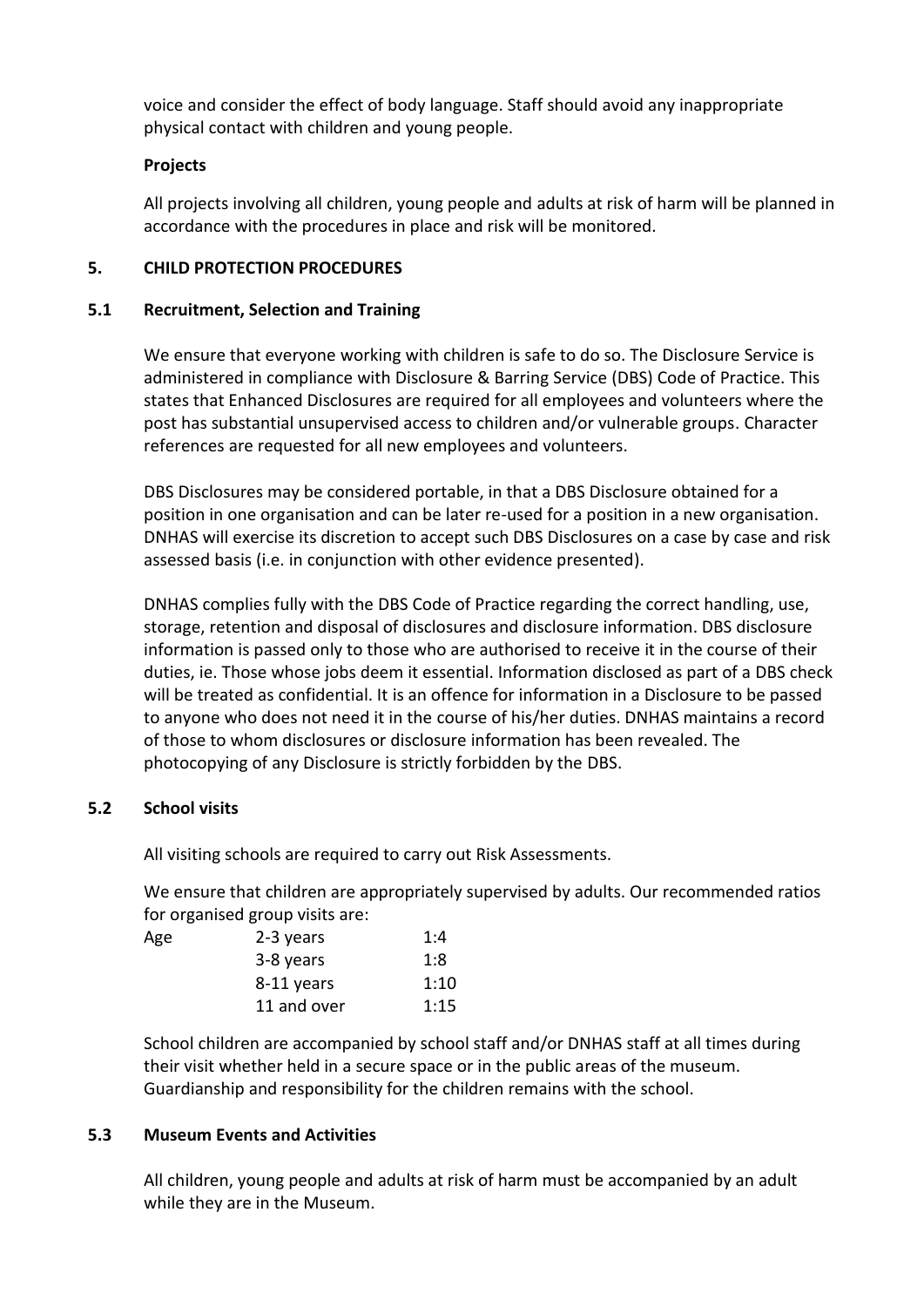Museum activities specify the age group for which they are suitable. All children, young people and adults at risk of harm attending activities must be supervised by a responsible adult at all times.

# **5.4 Dealing with a lone child**

Avoid being alone with a child and do not leave the child alone with anyone else.

Establish whether the child has permission from a parent or carer to visit the museum alone. Ask whether the child is waiting to be collected.

Consider: if the child exhibits signs of nervousness if the child understand the questions if the child seems physically capable if the child is clear about where he or she lives how far and how safe is the journey

If there is any doubt ask the child for details so that you can contact a parent or carer; alternatively try and contact a family friend or relative. Do not release the child into the care of anyone other than police or social services without the direct permission of the parent or carer.

#### **5.5 WHEN ABUSE IS SUSPECTED OR REPORTED**

#### **If a situation gives you cause for concern you should:**

Always inform the Designated Person of your concerns. They will speak to the teacher or helper responsible for the school group and discuss what steps need to be taken. If it is felt the child or young person is in imminent danger of significant harm the Designated Person may decide to contact Social Services and/or the Police straight away.

Make a brief written note of any incident, conversation, dates, times, names and other relevant information. Record later on incident form – and follow up. This should be passed immediately to the Designated Person, who will follow up the matter with the school/contact the relevant authorities.

Where emergency medical attention is necessary then this should, of course, be sought immediately and the Designated Person informed.

#### **If a child, young person or adult at risk of harm volunteers information you should:**

Listen to what they say. Communicate with them in a way that is appropriate to their age and understanding.

Write brief notes about the incident, conversation, dates, times, names and other relevant information preferably while they are speaking or as soon as possible afterwards. It doesn't matter if these are rough notes, they will help you remember exactly what was said.

Do not ask leading questions (e.g. 'did he do X to you?') just ask 'what do you want to tell me?' or 'is there anything else you want to say?'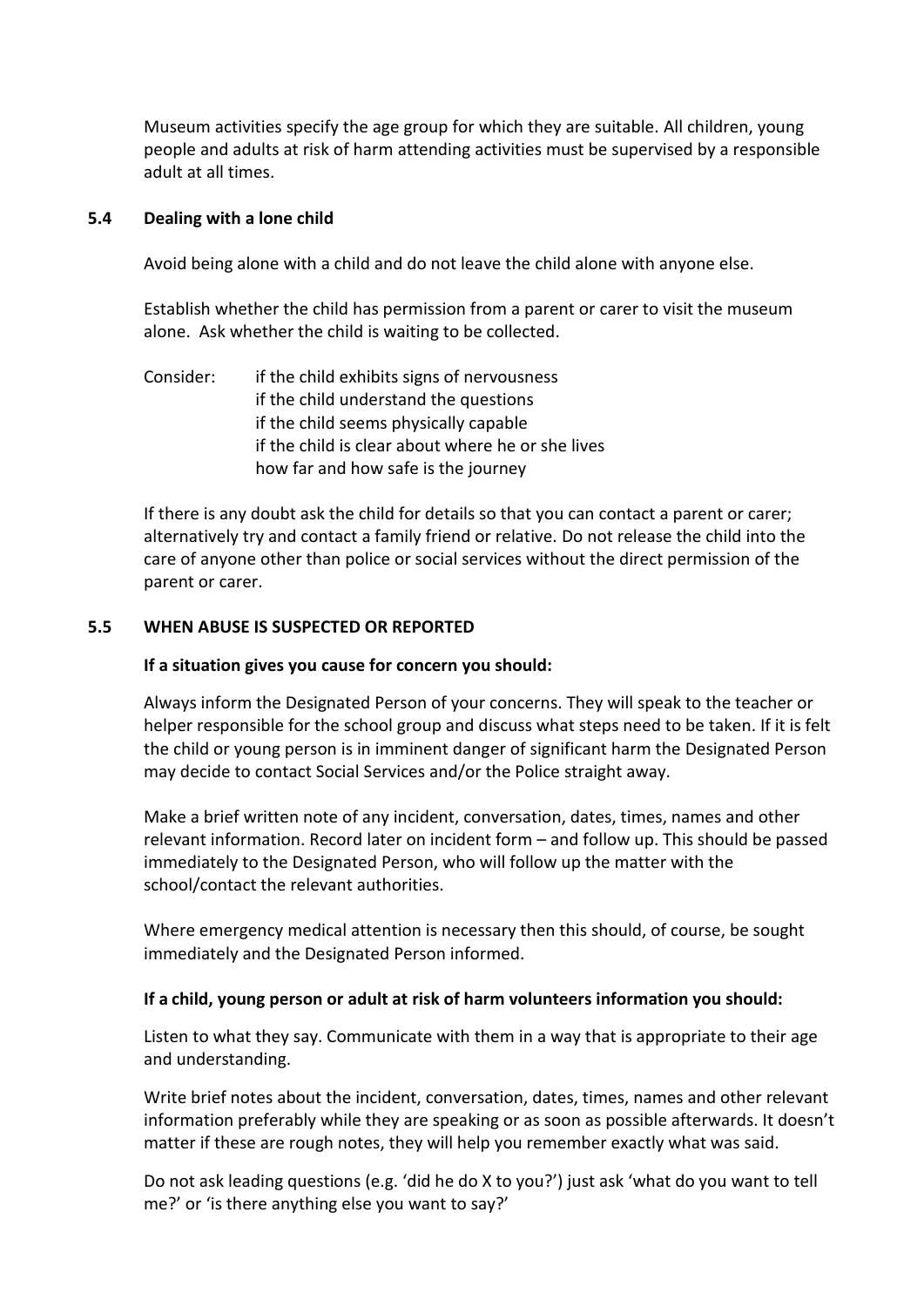Do not promise to keep what is said a secret or confidential. If you are told about abuse you have a responsibility to contact someone who will take the appropriate action. Inform them that you will act in their best interest and that this may mean having to share the information with others. Explain that you will only tell people who absolutely have to know.

Inform the Designated Person about the incident. They will refer to the teacher or helper responsible for the group, unless they are the subject of the accusation. In this case they will contact the Children and Families Unit and/or the Police and discuss the situation with them.

The Designated Person will discuss with the teacher or helper whether any steps need to be taken to protect the child or young person. This may need to be discussed with the child, young person, or adult at risk of harm. If it is felt that the child, young person or adult at risk of harm is in imminent danger of significant harm the Children and Families Unit and/or the Police should be contacted straight away.

If the child, young person or adult at risk of harm is not with a group ask them what they want you to do - call the police, contact their social worker, phone their parents. Inform the Designated Person. Make sure to keep a record of any incident, noting down any action taken and the reasons for any decisions. Record later on incident form – and follow up. Keep all information confidential.

# **Allegations against staff and volunteers**

If you are concerned about a colleague's inappropriapate behaviour with regard to children, young people or adult at risk of harm, the matter must be refereed to management. Any complaint involving allegations relating to child protection issues or adults at risk of harm will be discussed with Social Services before any investigation takes place. Procedures are in place to protect the confidentiality and integrity of all parties.

If you are subject to an allegation you must inform your manager and the DP immediately. If an allegation is made about you to your manager or another member of staff, you will be informed of this as soon as possible but with due regard to protecting evidence and disclosure of information. An investigation into the allegation will be launched.

# **Sharing Information**

Keeping children, young people and adults at risk of harm safe from harm requires information to be shared about any possible risks to the child, young person or adult at risk of harm. Where there are concerns that a child, young person or adult at risk of harm is, or may be at risk of significant harm, the needs of that child, young person or adult at risk of harm must come first and the overriding objective must be to safeguard the child, young person and adult at risk of harm. The safety of the child, young person or adult at risk of harm takes priority over issues of confidentiality, but the terms of the Data Protection Act still apply.

# **Record Keeping**

It is important to keep detailed records of any incidents or information about child, young person or adult at risk of harm protection issues. This must be done carefully and keeping